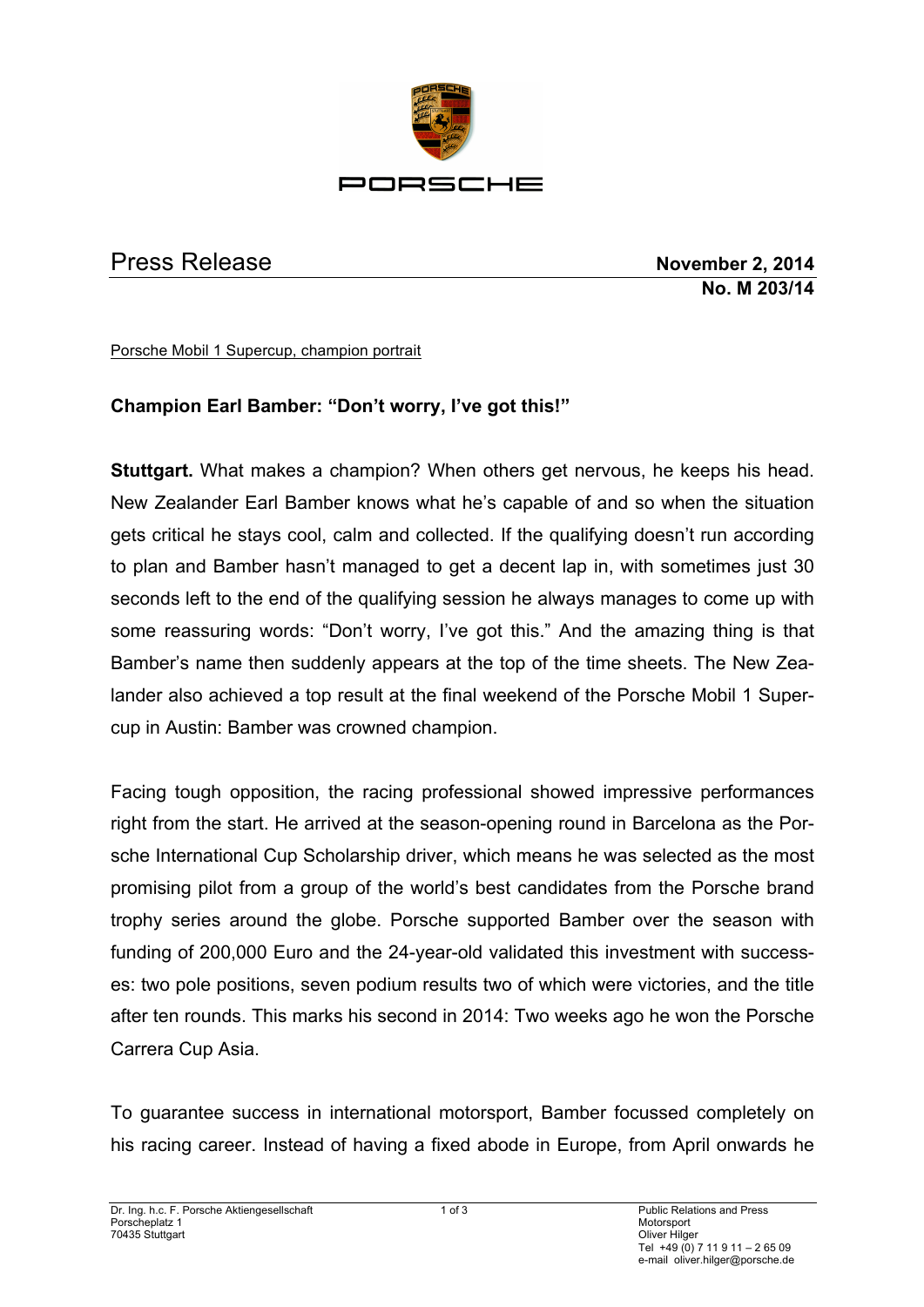travelled from race track to race track. He slept near the team just to be as close as possible to the action – to the tracks, the mechanics, the race atmosphere. In the mornings he leapt out of bed with tussled hair and had breakfast in the team catering tent. During the day he seized the chance to learn. He talked shop with junior coach Sascha Maassen about the perfect racing line, bombarded his engineer Axel Plankenhorn with questions about data analysis, goofed around with other drivers, willingly gave interviews and afterwards chatted with the TV crew. Always eager to learn, he soaked up everything from his environment.

On the race track the pilot from the Fach Auto Tech earned respect: When he came to Barcelona as a rookie and won; when he scored third at Silverstone despite a fluffed qualifying; when he slid sideways in the Eau Rouge passage on Belgium's Spa circuit but still managed to win the race; and when he secured the Porsche Mobil 1 Supercup title in Austin.

"Earl deserves to be champion. He was consistently good over the season and has given me a great deal of joy," said his coach Maassen summing up his impressions. "Earl is a hard worker with huge talent. You'll be hearing a lot more about this guy," describes team principal Alexander Fach.

Bamber grew up on a farm about 75 kilometres from the next city of Wanganui. It takes two hours to reach the closest international airport in Wellington. Bamber has sat in cars since he was three years old. First on his dad's lap at the wheel of a pickup truck down to the mail box, later in kart and single-seater vehicles, and since 2013 in a Porsche 911 GT3 Cup. So far Bamber has contested 59 races in a Porsche. "I love this car. Sometimes straight after a race I want to jump back in the cockpit," Bamber admits. But he also knows that the job of a race driver is more than just being the fastest. There's no better prerequisite than that for a motorsport professional. And this is what makes a real champion.